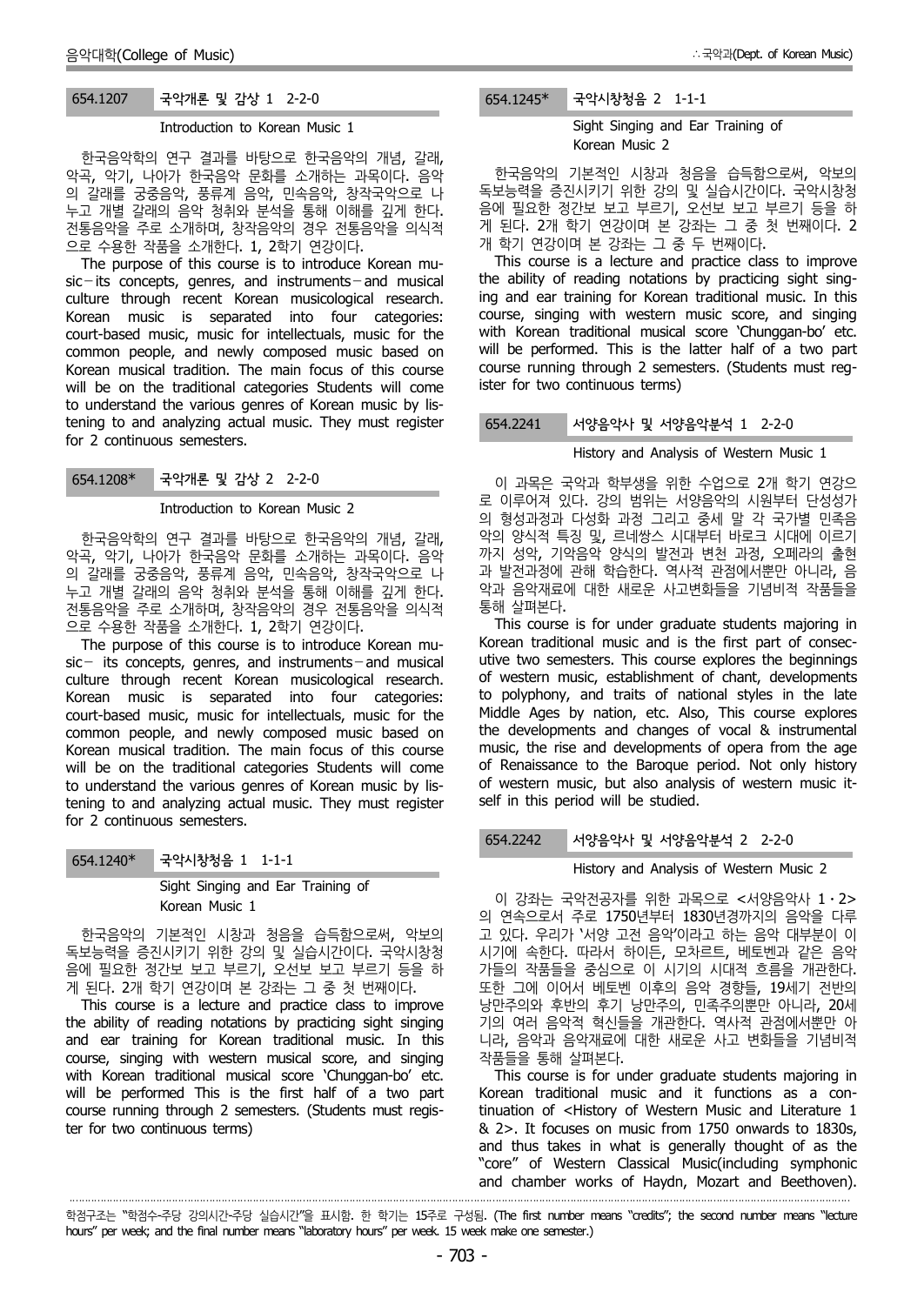AlsoIt focuses on music from 1750 onwards to 1830s, and thus takes in what is generally thought of as the "core" of Western Classical Music (including symphonic and chamber works of Haydn, Mozart and Beethoven). Not only history of wester music, but also analysis of western music itself in this period will be studied.

## 654.2313 국악분석 1 2-2-0

#### Analysis of Korean Music 1

한국음악을 분석적으로 이해하고자 할 때 국악분석은 이를 목적으로 하는 방법론이다. 이 강의는 분석의 일반적 방법론과 국악에 적용하기 위한 방법론을 소개하고 분석적 방법을 연구 한다. 두개학기 연강으로 본 강좌는 첫 번째 강좌이다.

Musical analysis is conducted to gain an analytic under standing of Korean music. This course will present methods for general analysis and for Korean musical analysis. It is the first half of a two-part course running through two semesters. Students must register for two consecutive semesters.

654.2314 국악분석 2 2-2-0

#### Analysis of Korean Music 2

이 과목에서는 한국음악에서 많이 사용되는 장단(정악, 민속 악, 산조, 신곡)의 변화과정 및 반주기법에 관하여 알아본다. 이를 통해 정악장단의 단아함, 민속악장단의 화려함, 산조장단 의 빠르기의 변화, 신곡의 다양한 장단과 이전에 볼 수 없었던 다양한 기법들을 알 수 있다. 한국음악에서의 장단의 쓰임새를 알아 이를 음악에 적극 활용할 수 있도록 한다. 2개 학기 연속 강의이다.

Musical analysis is conducted to gain an analytic under standing of Korean music. This course will present methods for general analysis and for Korean musical analysis. It is the first half of a two-part course running through two semesters. Students must register for two consecutive semesters.

## 654.2407\* 전통가창실습 1 1-0-2

## Practice of Korean Traditional Songs

한국 전통 음악은 대부분이 합주곡이 많으며 기악곡이라 하 더라도 성악과 밀접한 관계를 갖고 있다. 따라서 기악 및 이론 작곡 전공자에게도 성악곡은 매우 중요한 의미를 갖는다. 본 과 목은 형식미가 돋보이는 전통가곡을 중심으로 하여 가사와 시 조 등을 쉽고 바르게 노래할 수 있는 능력을 키워 전통음악에 대한 수준 높은 이해를 향상시킨다. 2개 학기 연강으로 본 강 좌는 그 중 첫번째 강좌이다.

Much of Korean traditional music is concert music and even instumental music is closely related to vocal music. Vocal music therefore is very important to students majoring in instrumental music and musical theory. This course will enable students to sing the gasa and sijo easily and correctly and to enforces their understanding of traditional Korean music. It is the first part of a year-long course.

#### 654.2408\* 전통가창실습 2 1-0-2

Practice of Korean Traditional Songs 2

한국 전통 음악은 대부분이 합주곡이 많으며 기악곡이라 하 더라도 성악과 밀접한 관계를 갖고 있다. 따라서 기악 및 이론 작곡 전공자에게도 성악곡은 매우 중요한 의미를 갖는다. 본 과 목은 형식미가 돋보이는 전통가곡을 중심으로 하여 가사와 시 조 등을 쉽고 바르게 노래할 수 있는 능력을 키워 전통음악에 대한 수준 높은 이해를 향상시킨다. 2개 학기 연강으로 본 강 좌는 그 중 두번째 강좌이다.

Much of Korean traditional music is concert music and even instumental music is closely related to vocal music. Vocal music therefore is very important to students majoring in instrumental music and musical theory. This course will enable students to sing the gasa and sijo easily and correctly and to enforces their understanding of traditional Korean music. It is the second part of a year-long course.

## 654.3236 국악반주법 1 1-0-2

## Accompanying of Korean Music 1

이 과목에서는 한국음악에서 많이 사용되는 장단(정악, 민속 악, 산조, 신곡)의 변화 과정 및 반주기법에 관하여 알아본다. 이를 통해 정악장단의 단아함, 민속악장단의 화려함, 산조장단 의 빠르기의 변화, 신곡의 다양한 장단과 이전에 볼 수 없었던 다양한 기법들을 알 수 있다. 한국음악에서의 장단의 쓰임새를 알아 이를 음악에 적극 활용할 수 있도록 한다. 2개 학기 연속 강의이다.

This course will focus on the process of development and accompaniment techniques of general rhythm (court music, Korean folk music, san-jo, and new musical com position) of Korean traditional music. This course shows the elegance of court music rhythm, the beauty of Korean folk music rhythm, ever-changing speed of san-jo rhythm, various rhythms of new musical composition, and various new accompaniment techniques. This course will enable students to understand how to use rhythms and how to apply it to Korean traditional music. Students must resister for two continuous terms.

#### 654.3237 국악반주법 2 1-0-2

#### Accompanying of Korean Music 2

이 과목에서는 한국음악에서 많이 사용되는 장단(정악, 민속 악, 산조, 신곡)의 변화 과정 및 반주기법에 관하여 알아본다. 이를 통해 정악 장단의 단아함, 민속악 장단의 화려함, 산조 장 단의 빠르기의 변화, 신곡의 다양한 장단과 이전에 볼 수 없었 던 다양한 기법들을 알 수 있다. 한국음악에서의 장단의 쓰임새 를 알아 이를 음악에 적극 활용할 수 있도록 한다. 2개 학기 연속강의이다.

This course will focus on the process of development and accompaniment techniques of general rhythm (court music, Korean folk music, san-jo, and new musical com position) of Korean traditional music. This course shows the elegance of court music rhythm, the beauty of Korean folk music rhythm, ever-changing speed of san-jo rhythm, various rhythms of new musical composition, and various new accompaniment techniques. This course will enable students to understand how to use rhythms and how to apply it to Korean traditional music. Students must resister for two continuous terms.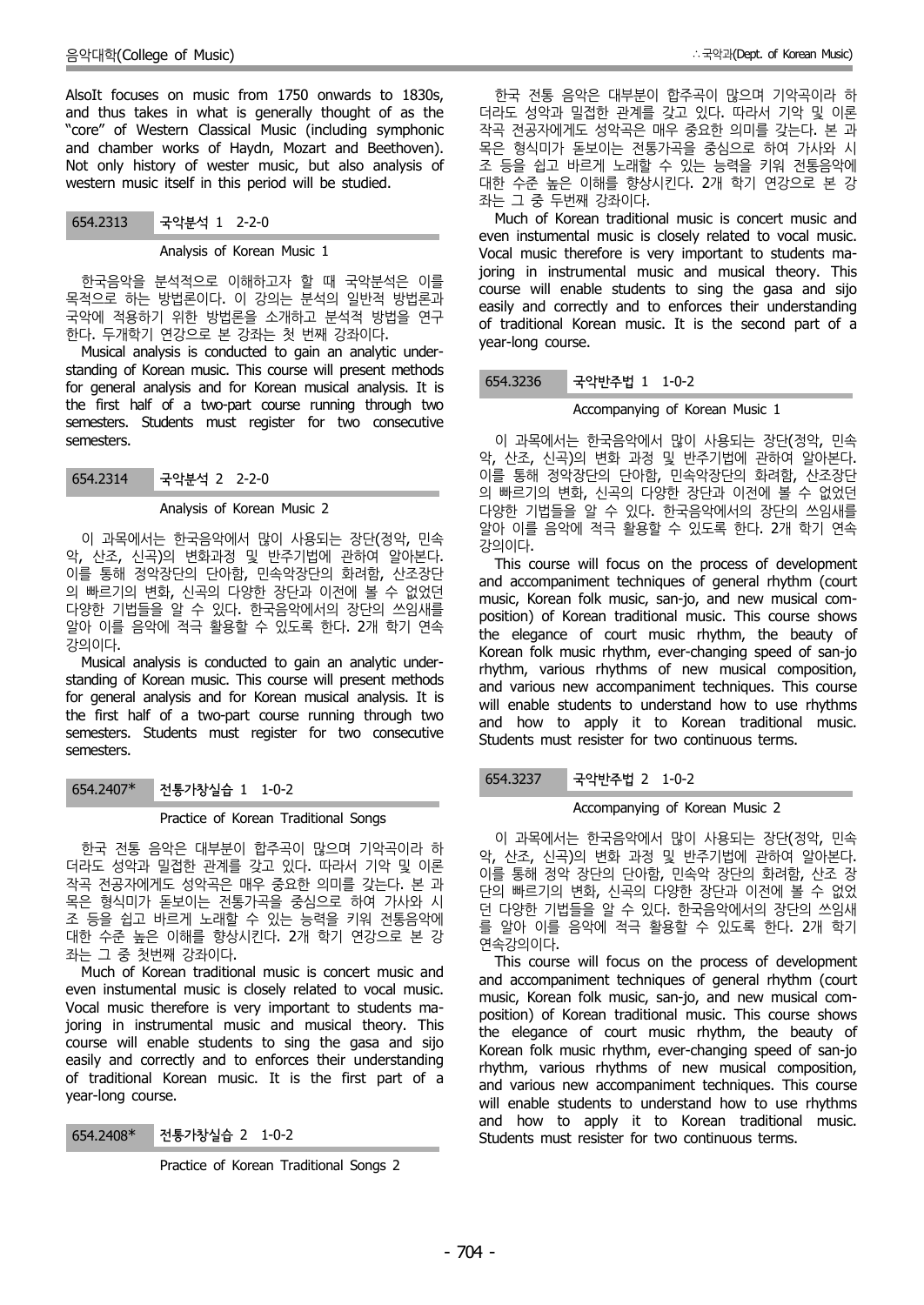# 654.3315\* 국악사 1 2-2-0

#### History of Korean Music 1

한국음악학은 한국전통음악을 종적인 관점과 횡적인 관점에 서 보려는 두 입장으로 나누어지며, 이 둘은 사실은 상호보완적 서 포니스 | 법흥프포 대 카세가, 이 불린 사물인 중포포함과<br>관계에 놓인다. 국악사는 이 중 종적인 관점에서 한국전통음악 654.3341 을 이해하고자 하는 분야로서 삼한 시대부터 삼국, 통일신라, 고려, 조선, 개화기까지의 한국음악의 전 역사를 강의한다. 1⋅ 2학기 연강이고 그 중 본 강좌는 첫 번째 학기에 해당한다.

There are two approaches, vertical and horizental, which complement each other, in the study of traditional Korean music. Korean musical history adopts the vertical approach. This course will cover the history of Korean music from the Samhan period to the Unified Silla, Koryo, Choson, and Enlightenment periods. It is the first half of a two-part course running through two semesters. Students must register for two consecutive semesters.

## 654.3316\* 국악사 2 2-2-0

#### History of Korean Music 2

한국 음악학은 한국전통음악을 종적인 관점과 횡적인 관점에 서 보려는 두 입장으로 나누어지며, 이 둘은 사실은 상호보완적 관계에 놓인다. 국악사는 이 중 종적인 관점에서 한국전통음악 을 이해하고자 하는 분야로서 삼한 시대부터 삼국, 통일신라, 고려, 조선, 개화기까지의 한국음악의 전 역사를 강의한다. 1 · 2학기 연강이고 그 중 본 강좌는 두 번째 학기에 해당한다.

There are two approaches, vertical and horizental, whichcomplement each other, in the study of traditional Korean music. Korean musical history adopts the vertical approach. This course will cover the history of Korean music from the Samhan period to the Unified Silla, Koryo, Choson, and Enlightenment periods. It is the first half of a two-part course running through two semesters. Students must register for two consecutive semesters.

654.3318 동양음악개론 2-2-0

Introduction to Asian Music

이 과목에서는 아시아 여러 나라의 다양한 음악문화를 직접 비디오로 감상할 수 있는 기회를 제공하는 가운데, 아시아 지역 154.4317A 의 민족음악학계에서 이뤄지고 있는 다양한 논쟁거리들을 소개 한다. 이를 통해 서양음악문화만이 우월하다는 선입견에서 탈피 하여 아시아문화가 나름대로의 미와 가치를 가지고 있음을 이 해시킨다.

The main purpose of this course is to introduce stu dents to the multiple music cultures of Asia. Important is sues in current Ethonomusicology such as Eurocentrism in Music, will be discussed. This course is comprised of lecture, discussion and video presentations. By this, stu dents are expected to understand that all the cultures in Asia has its own aesthetic value in Music.

654.3319 국악과 컴퓨터 2-1-2

#### Computer Practice of Korean Music

컴퓨터 시퀀서 프로그램의 사용법과 샘플링 기술을 학습하여 국악의 창작과 연주에 컴퓨터를 적극 활용할 수 있게 하는 전 공 선택과목이다.

This course is for students to use computer positively in composing and playing through computer ability of Sequence program, technique of sampling. This course is a selective subject for sophomore students.

## 654.3341 민족음악학개론 2-2-0

#### Introduction to Ethnomusicology

이 과목에서는 전 세계 여러 나라의 다양한 음악문화를 직접 비디오로 감상할 수 있는 기회를 제공하는 가운데, 유럽, 구미지 역의 민족음악학계에서 이뤄지고 있는 다양한 논쟁거리들을 소 개한다. 이를 통해 서양음악문화만이 우월하다는 선입견에서 탈 피하여 세계 모든 문화는 다들 나름대로의 미와 가치를 가지고 있음을 이해시킨다.

The main purpose of this course is to introduce stu dents to the multiple musical cultures of the world. Important issues in current ethonomusicology such as Eurocentrism in music will be discussed. The course will consist of lectures, discussions, and video presentations. Students will come to understand that all cultures in the world have their respective aesthetic value in music.

#### 국악문헌 2-2-0

#### Literature of Korean Music

이 과목은 음악관련 문헌을 통해 한국음악의 역사적 사상적 배경을 살펴보고, 고악보(古樂譜)를 통해 음악변천을 살펴보는 것이다. 조선시대의 대표적인 악서인 '악학궤범(樂學軌範)', '조 선왕조실록(朝鮮王朝實錄)'과 문집의 음악관련 발췌 기사, 동양 음악 사상의 정수가 담긴 '악기(樂記)' 등을 읽는다.

This course provides a survey of the historical and philosophical backgrounds as well as the development of Korean traditional music by way of an analysis of the relevant literature and of classical musical notations Students will read representative Chosun Dynasty classics in music such as 'Akhak Kwebom(Guide to the Study of Music)'; 'Choson Wangjo Sillok(Annals of the Choson Dynasty)' and related articles extracted from other books; and 'Akgi(Record of Musical thoughts)', which contains the essence of Asian musical philosophy.

## 민속악현장실습 2-1-2

#### Fieldwork of Korean Music

한 학기에 4∼5회 실질적인 답사를 통해 현장에서 전해지는 생생한 음악을 민속악관련 연구자료로 만들고, 관련하여 연구하 는 수업이다.

In this subject the student will research Korean folk music, and survey the related un-depth in the field by actually going on several study tours.

### 654.4425 국악비평론 2-2-0

Topics in a Korean Traditional Music **Critique** 

음악비평이란 이 세상에 존재하는 온갖 종류의 비평 행위 중 에 하나다. 특별히 음악이라는 대상과 관계되는 모든 것을 대상 으로 하는 행위이다. 소박하게 이야기하면 비평이란 따지는 일을 말한다. 그러니까 음악비평이란 음악과 관계된 모든 것을 따져 보는 행위라 하겠다. 이 강좌에서는 음악 중에서도 한국음악만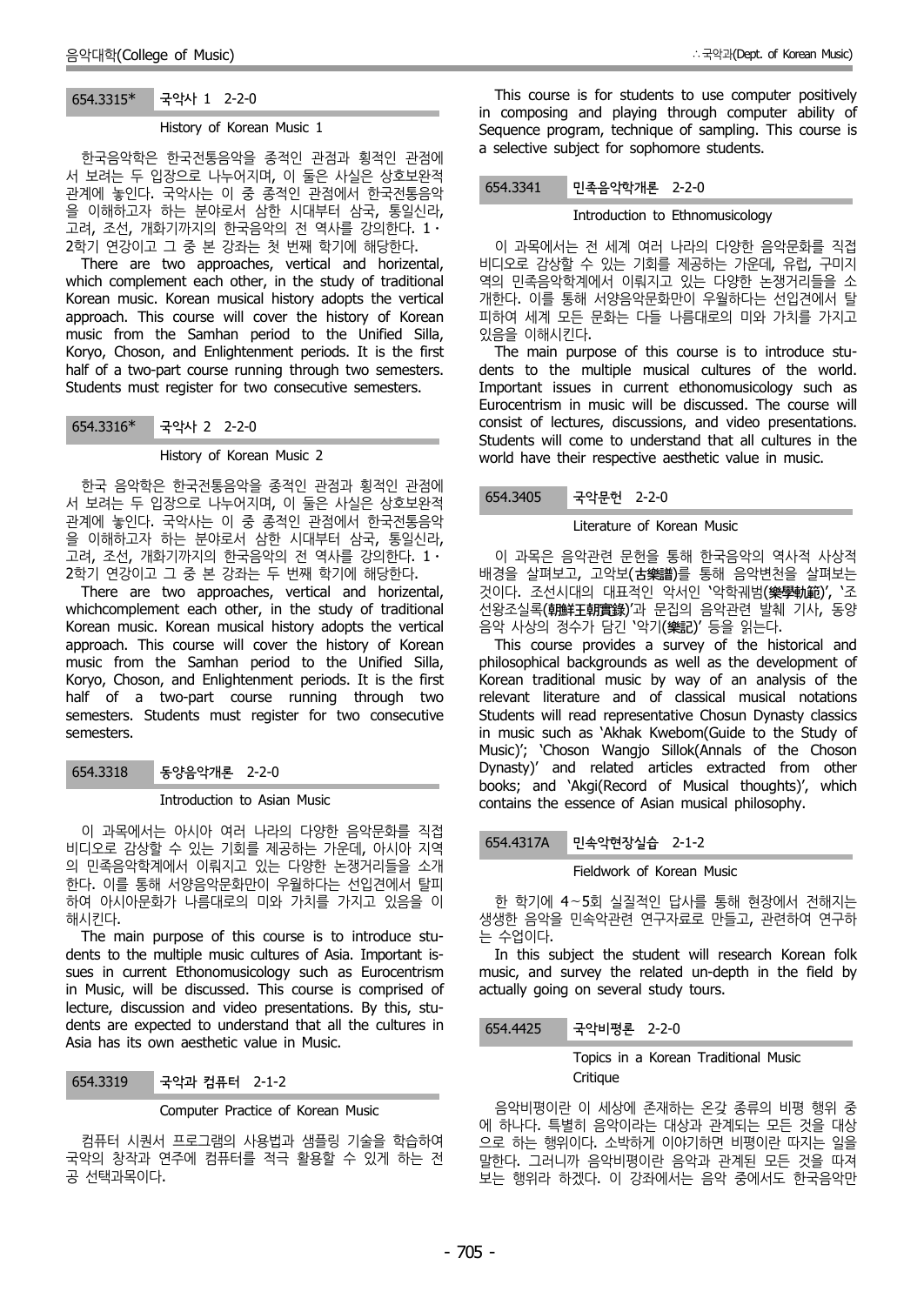을 다룰 것이며, 학부 4학년을 대상으로 한다. 매년 두 번째 학 기에만 개설되는 강좌이다.

Music Critique is one of all critic work. In this course, Korean Music will be treated. This course is for senior students, and open every second terms.

#### 654.4426 창작국악론 2-2-0

Studies of Newly Composed Korean Music

이 강의는 4학년 학부생들을 위한 강좌이다. 김기수의 1940 년 창작곡 이후 작곡된 한국의 현대 국악 창작곡을 다룰 것이 다. 한국음악의 창작 경향과 정체성 및 작품 논리에 대하여 공 부하게 될 것이다. This course is for senior students. It will deal with

newly composed Korean music The trend and identity of newly composed Korean music will be studied.

## **국악기악전공(Korean Instrumental Music Major)**

6541.1233\* 국악관현악 2-0-4

#### Korean Music Orchestra

한국 전통음악 대부분의 합주가 지휘자 없이 연주자 상호간 의 교감에 의해 이루어지는 데 반해, 20세기 중엽 이후 작곡된 다.<br>차자우아이 하즈느 ㄱ 하즈바시이 저토저 바시과 차이가 인다. 다. 창작음악의 합주는 그 합주방식이 전통적 방식과 차이가 있다. 본 강좌는 이러한 창작음악의 합주 능력을 개발하기 위해 개설 된 강좌로서 국악과 재학생 전원이 같이 참여하거나, 1⋅2학년 과 3 ⋅ 4학년의 두 팀으로 나뉘어 매 학기 수 편의 합주곡을 연 습하며 이 연습의 결과는 대개 국악과 정기연주회에 발표된다.

Traditional Korean ensembles are performed through mutual response among performers without a conductor, while creative works written since the late 20th century differ from traditional formats. This course aims at de veloping the performance of creative works. The whole department will be diveded into two parts (freshmen and sophomores; juniors and seniors) and practice several ensembles, which will be performed in a subcription con cert later.

# 6541.1248\* 국악기악실기 2-1-2

Instrumental Major of Korean Music

국악과의 기악전공 학생들의 필수 전공과목으로서, 이들이 갖추어야 할 연주기술, 악곡해석 능력, 연주품격 등을 전인적으 로 전수하기 위해 각 악기전공자에 대해 개인지도의 수업형태 로 이루어지는 전공 실기 과목이다.

This course is a compulsory subject for students spe-<br>
6541.4425 cializing in an instrument. The lecture form is a private lesson to improve techniques, music analytical ability and refinement etc. to provide a full spectrum of knowledge and skills. This subject is a practical technique.

## 6541.1249 정악합주 1-0-2

#### Korean Court Music Ensemble

이 과목은 한국음악 중에서 정악곡들을 합주함으로써 전공실 기 능력을 향상시키는 데 목적이 있다. 1학년에 개설되는 과목 으로 도드리, 여민락, 영산회상 등의 곡을 다룬다.

The aim of this course is to improve ability of playing Korean traditional court music ensemble. In this course, Dodri, Yominlak, Youngsanwhoisang etc. will be taught. This course will improve practical techniques of instrumental majoring students.

#### 6541.2250 국악관악합주 1-0-2

#### Korean Folk Music Ensemble

이 과목은 한국 음악 중에서 정악곡들을 합주함으로써 전공 실기 능력을 향상시키는 데 목적이 있다. 이 강좌에서는 관악편 제의 관악영산회상, 수제천, 취타 등의 곡을 다루게 될 것이다. 이를 통하여 국악 관악 전공자의 합주능력을 강화한다.

The aim of this course is to improve ability of playing Korean Traditional Court music ensemble. In this course, the wind music-Gwanak Youngsanwhoisang, Sujechen, Chwita- will be taught.

## 6541.3320 민속악합주 1-0-2

#### Korean Folk Music Ensemble

국악합주가 헤테로포니적으로 연주되는 데에 비하여 전공 실 기지도는 개인 교수형태로 이루어지기 때문에 합주능력의 개발 을 위해서 국악실기 과정에서 개인적으로 연마한 연주기능을 전통적 방식의 합주기능으로 연결시키는 실습기간을 필요로 한 다. 본 실습 과목에서는 국악합주 중 민속악합주를 다루게 된

While Korean traditional music ensemble is performed heterophonically, practical lessons are conducted individually. So students who study Korean folk music must devote time to perform their individual techniques in group performance. This course is given for the above purpose.

## 6541.4424 국악실내악 1-0-2

#### Korean Chamber Music

정악은 헤테로 포니적인 합주곡으로 연주되는 데에 비하여 전공 실기지도는 개인 교수형태로 이루어지기 때문에 합주능력 의 개발을 위해서 국악실기 과정에서 개인적으로 연마한 연주 기능을 전통적 방식의 합주기능으로 연결시키는 실습기간을 필 요로 한다. 따라서 본 실습 과목의 목적은 국악 실내악 합주에 익숙하게끔 하는 것이다.

While jungak is performed as a heterophonical em semble, practical lessons will be conducted individually. Students therefore must practice their individual techni ques for group performances.

#### 창작국악실습 1-0-2

#### Practice of Korean New Music

국악과 학생들이 같은 시대에 작곡된 창작국악곡을 연주함으 로써 창작국악에 대한 이해를 넓히고 작곡가와의 대화를 통한 연주기회를 가짐으로써 곡 해석의 다양성을 넓혀가기 위한 수 업이다.

Students will acquire the technique of New Korean Music and enlarge the diversity of music's analysis through the conversation with composer Emphasis will be placed on a detailed analysis of the New Korean Music repertoire.